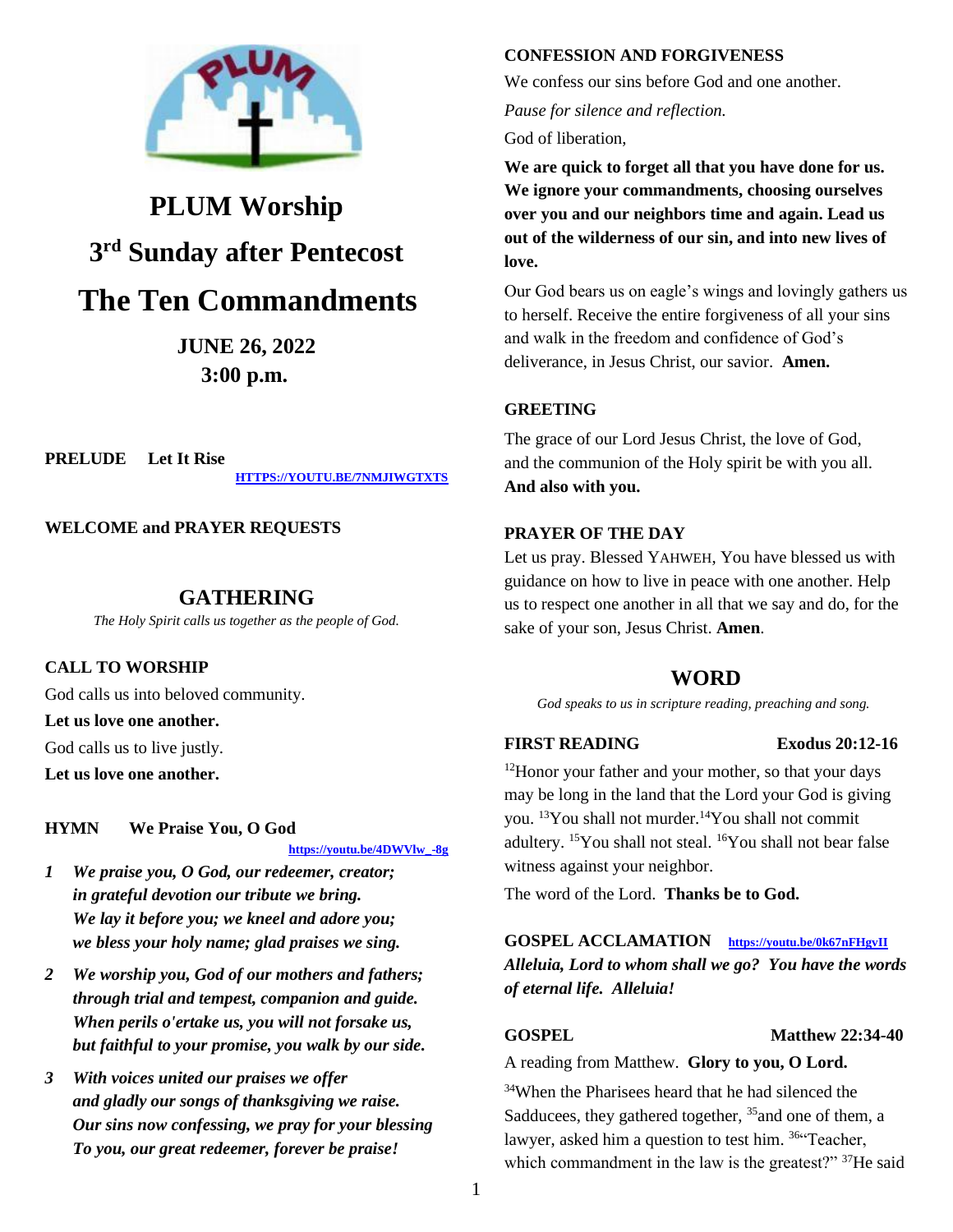to him, "'You shall love the Lord your God with all your heart, and with all your soul, and with all your mind.' <sup>38</sup>This is the greatest and first commandment. <sup>39</sup>And a second is like it: 'You shall love your neighbor as yourself.' <sup>40</sup>On these two commandments hang all the law and the prophets."

The gospel of the Lord. **Praise to you, O Christ.**

#### **SERMON PASTOR ALEXANDER SUMO**

#### **HYMN Blest Be the Tie That Binds**

**[HTTPS://YOUTU.BE/VBKAUU8F-FI](https://youtu.be/VBkAuu8F-fI)**

- *1 Blest be the tie that binds our hearts in Christian love; the fellowship of kindred minds is like to that above.*
- *2 We share our mutual woes, our mutual burdens bear, and often for each other flows the sympathizing tear.*
- *3 From sorrow, toil and pain and sin we shall be free, and perfect love and friendship reign through all eternity.*

#### **APOSTLES' CREED**

- **I believe in God, the Father almighty, creator of heaven and earth.**
- **I believe in Jesus Christ, God's only Son, our Lord, who was conceived by the Holy Spirit, born of the virgin Mary, suffered under Pontius Pilate, was crucified, died, and was buried; he descended to the dead. On the third day he rose again; he ascended into heaven, he is seated at the right hand of the Father, and he will come to judge the living and the dead.**
- **I believe in the Holy Spirit, the holy catholic church, the communion of saints, the forgiveness of sins, the resurrection of the body, and the life everlasting. Amen.**

#### **PRAYERS OF INTERCESSION**

Trusting in the faithful promises of our God, we pray for the church, the world, and all in need.

*A brief silence.*

God of mercy, teach us to love one another so deeply that treating each other with kindness and respect, ethically, and honorably, comes more naturally to us than hatred and fear. Show us how to love boldly. God of Promise, **You hear our prayer.**

#### Give us hearts to tend to all things that you have made. For tangible things and for those things that we cannot grasp: love, shame, compassion, fear, and mercy, we pray your blessings upon all that we say and do. God of Promise, **You hear our prayer.**

Give us hearts to lead and to follow as you see fit. Give discernment to those whom we follow, and confidence to those whom we lead. God of Promise, **You hear our prayer.**

Give us hearts to care for all who are in need of healing, and pour your restorative love upon those whose healing is beyond our reach, *(especially)*. God of Promise, **You hear our prayer.**

God of all good gifts, your Son gathered children into his arms and blessed them. Help us to understand our youth as they grow in years and in knowledge of your world. Teach us to encourage their search for truth and value in their lives. Protect and bless all of our young people, especially…. God of Promise, **You hear our prayer.**

Lord, you know what is best for the ministry of PLUM and have guided us in the calling of a new pastor. Continue to open our eyes, ears, and hearts, that we may faithfully carry out your work which you have entrusted to us. God of Promise, **You hear our prayer.**

Give us hearts to remember those who live in conditions that prevent their flourishing, in our nation and across the world. Turn our remembering into action, that your justice might be done. God of Promise, **You hear our prayer.**

Give us hearts to honor the example of parents, grandparents, teachers, pastors, and countless others who have gone before. We gratefully praise your name for all these good saints in our lives. God of Promise, **You hear our prayer.**

#### *Here other intercessions may be offered.*

For what else do we pray? [Silence] God of Promise, **You hear our prayer.**

With humble hearts we lift these prayers to you, in the name of Jesus Christ our savior. **Amen.**

#### **PEACE**

The peace of Christ be with you always. **And also with you.**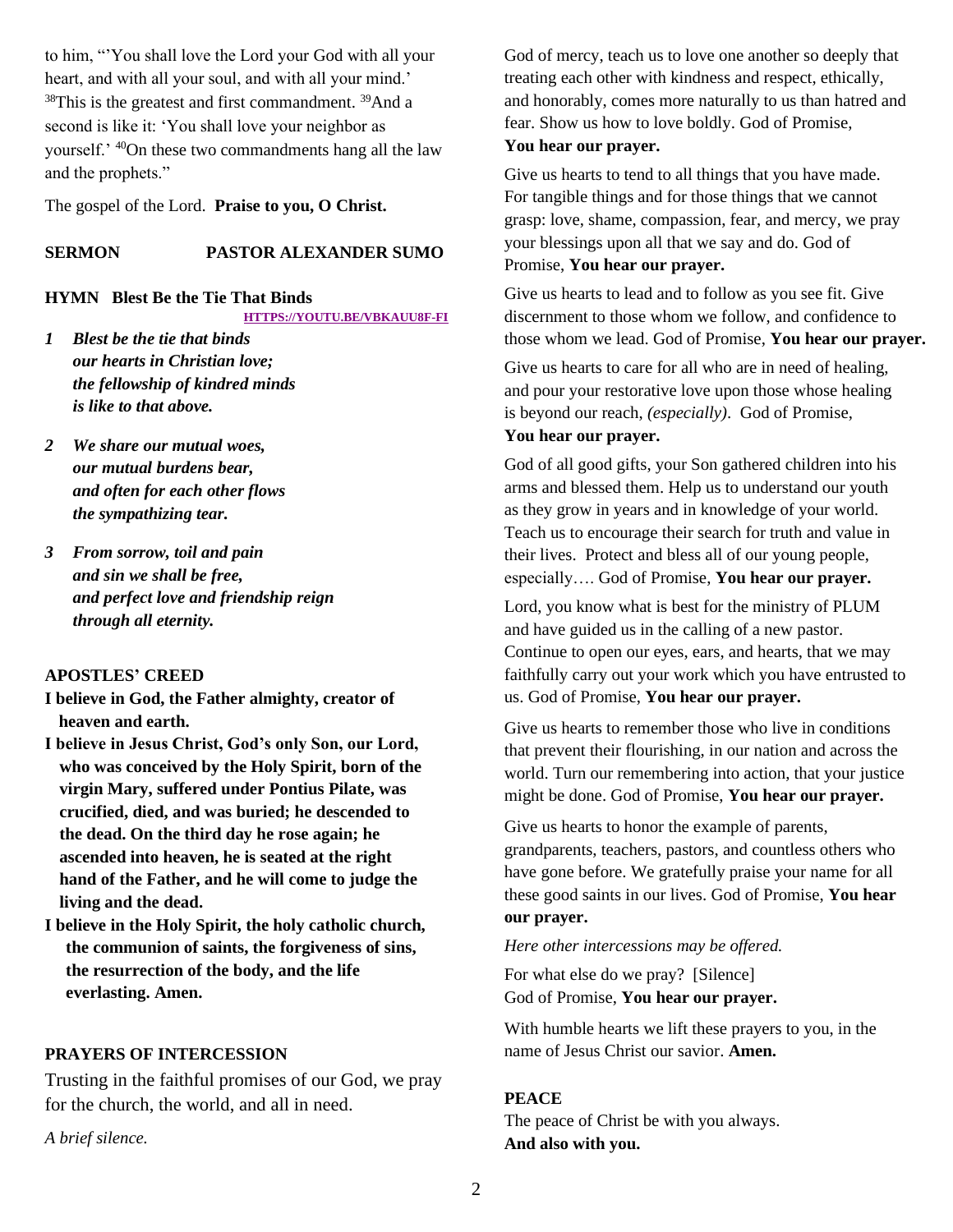#### **MEAL**

*God feeds us with the presence of Jesus Christ.*

#### **OFFERTORY PRAYER**

*At this time, we offer ourselves to God—our physical resources and our whole life—recognizing that all we are and all we have are God's given to us and for which we are stewards. If you have a monetary offering for your congregation, please send it or deliver it to the church.*

Let us pray. God of blessed community, we offer now these gathered gifts, signs of our love and respect for you and our neighbors. Bless them for your work of bringing peace and justice to the world. **Amen.**

#### **THE GREAT THANKSGIVING**

The Lord be with you. **And also with you.** Lift up your hearts. **We lift them to the Lord.** Let us give thanks to the Lord our God. **It is right to give our thanks and praise.**

It is indeed right, our duty and our joy, that we should at all times and in all places give thanks and praise to you, almighty and merciful God, through our Savior Jesus Christ; who on this day overcame death and the grave, and by his glorious resurrection opened to us the way of everlasting life. And so, with all the choirs of angels, with the church on earth and the hosts of heaven, we praise your name and join their unending hymn:



In the night in which he was betrayed

our Lord Jesus took bread, gave thanks; broke it, and gave it to his disciples, saying;

Take and eat; this is my body, given for you.

Do this in remembrance of me.

Again, after supper, he took the cup, gave thanks, and gave it for all to drink, saying: This cup is the new covenant in my blood, shed for you and for all people for the forgiveness of sin. Do this in remembrance of me.

Together as the body of Christ, we proclaim the mystery of our faith:

**Christ has died. Christ is risen. Christ will come again.**

#### **LORD'S PRAYER**

Gathered into one by the Holy Spirit, let us pray as the Lord taught us.

**Our Father, who art in heaven, hallowed be thy name, thy kingdom come, thy will be done, on earth as it is in heaven. Give us this day our daily bread; and forgive us our trespasses, as we forgive those who trespass against us; and lead us not into temptation, but deliver us from evil. For thine is the kingdom, and the power, and the glory, forever and ever. Amen.**

#### **INVITATION**

God, who teaches us how to live together in peace, invites you to dine with one another at God's eternal table. Come, for all is prepared.

Take and eat the body of Christ given for you. **Amen.** Take and drink the blood of Christ shed for you. **Amen.**

#### **COMMUNION BLESSING**

The body and blood of our Lord Jesus Christ strengthen you and keep you in his grace. **Amen.**

#### **POST COMMUNION PRAYER**

Let us pray. **God of abundance, with this bread of life and cup of salvation you have united us with Christ, making us one with all your people. Now send us forth in the power of your Spirit, that we may proclaim your redeeming love to the world and continue forever in the risen life of Jesus Christ, our Lord. Amen.**

#### **SENDING**

*God blesses us and sends us in mission to the world.*

#### **BLESSING**

The Lord bless you and keep you. The Lord's face shine on you with grace and mercy. The Lord look upon you with favor and  $\pm$  give you peace. **Amen.**